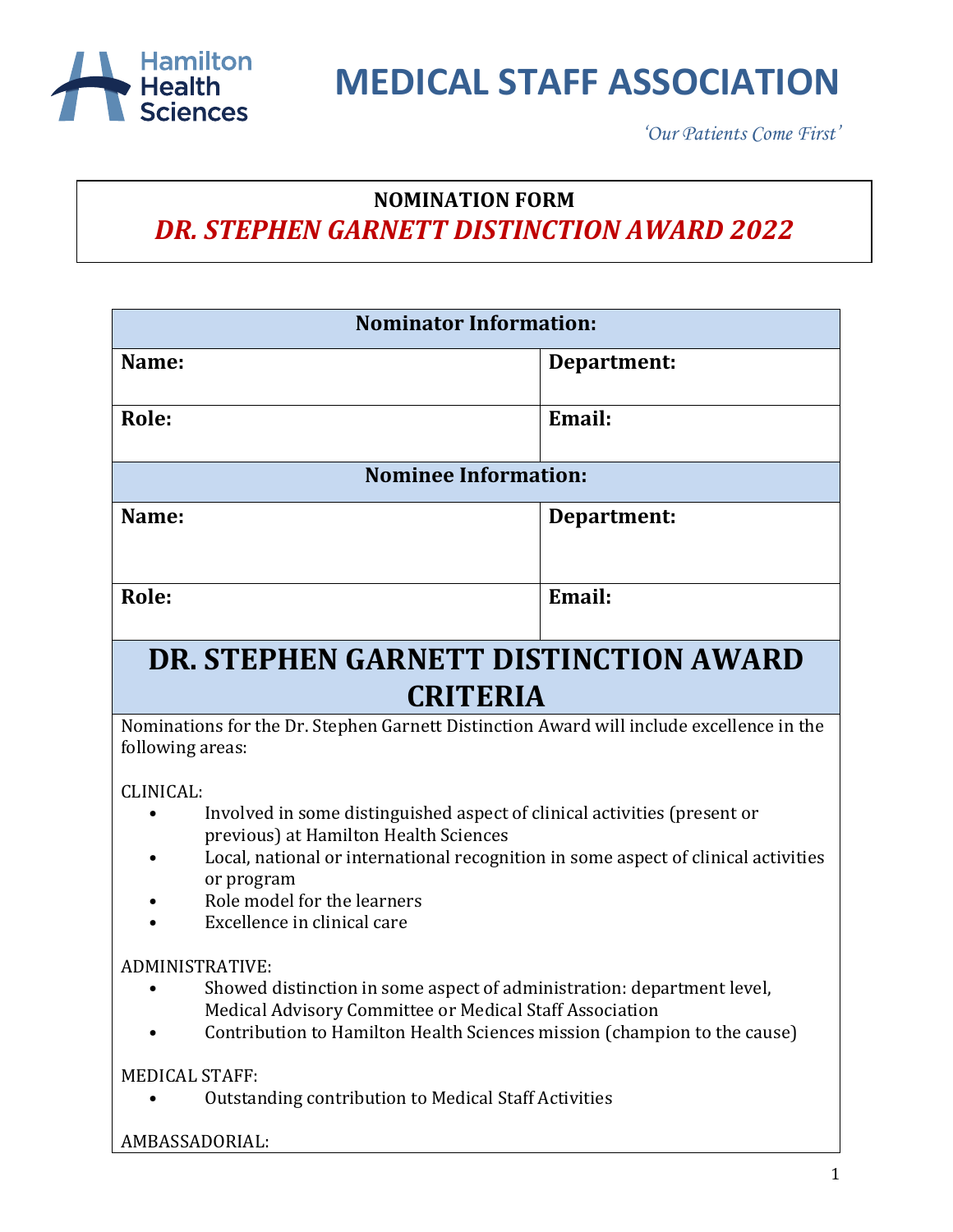

*'Our Patients Come First'*

• Ambassador for Hamilton Health Sciences in local, national or international forums

### **CALL FOR NOMINATIONS**

**Why you think this person should be nominated:** When writing your nomination please include all relevant details.

**a) Describe why you think this person should be nominated, including examples (Max. of 250 words).** Examples could include how the nominee has demonstrated excellence in the four areas mentioned above:

**b) Tell us how you know this person.**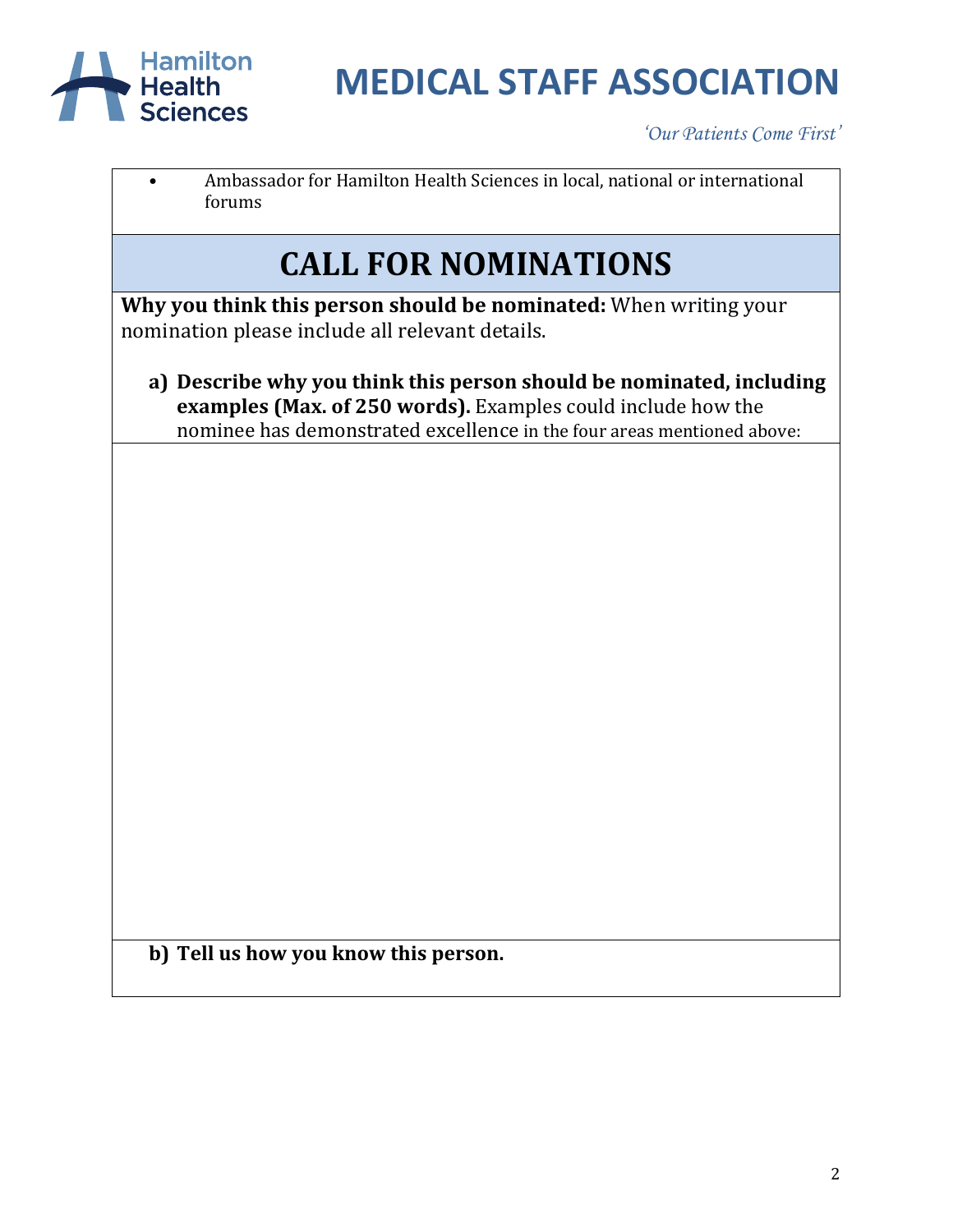

*'Our Patients Come First'*

**c) Anything else?** You can write any additional information here

**Do you grant permission for your nomination letter to be released to PR following award notification of the recipient:**

**Yes** ☐ **No** ☐

**E-signature of the Nominator: Date Completed:** 

IMPORTANT NOTES:

**It is important that your nomination form address the established criteria and why you feel your nominee meets this criteria. Nominations will not be considered if the nomination form does not include this information.**

•Nominations can only be assessed based on the information provided. The more detail provided in the description of achievements, the better a nominee's chances of winning an award.